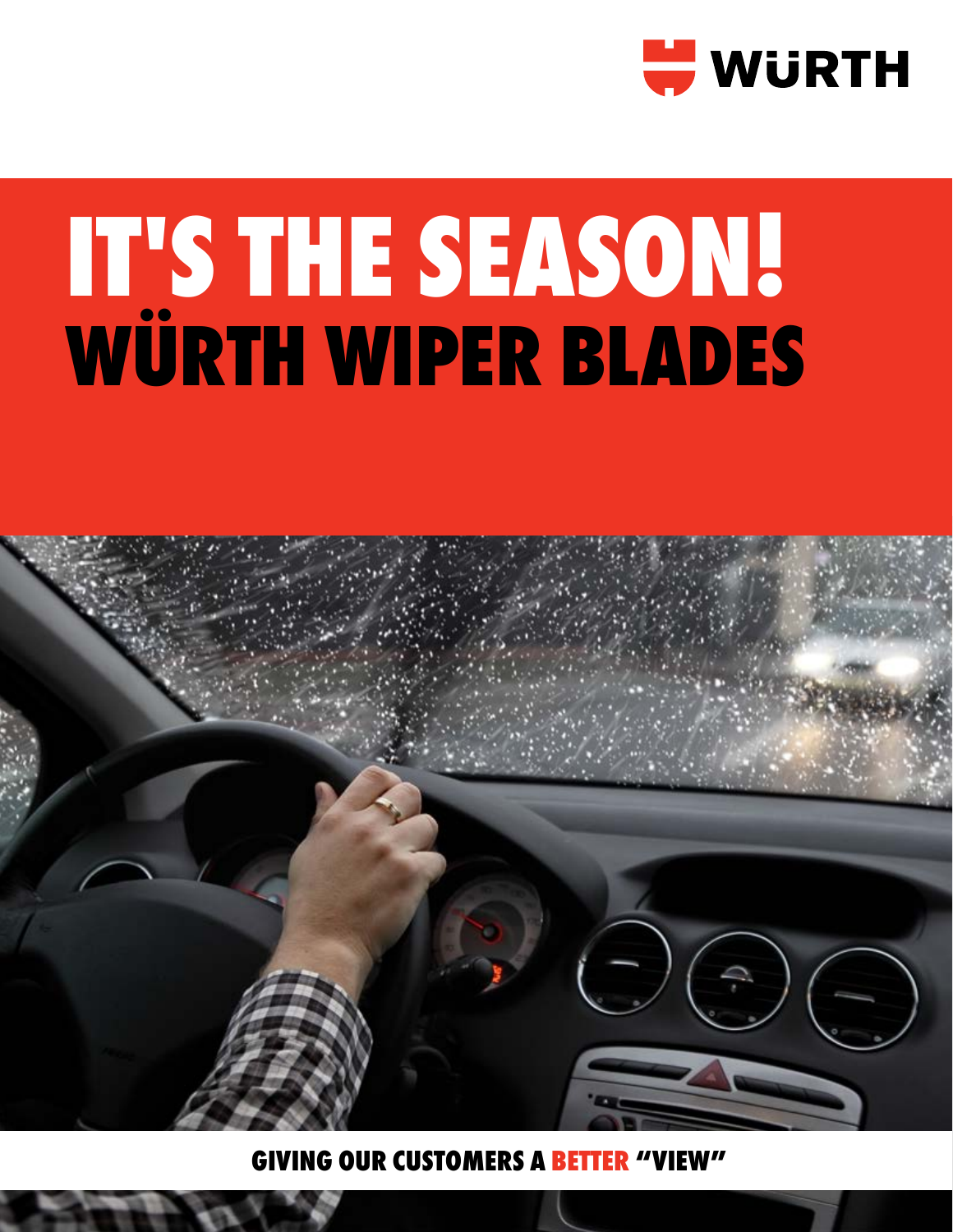## **PASSENGER CAR WINDSHIELD WIPERS**

#### **Conventional Wiper Blades**

- Strong anti-corrosion finish
- Stainless steel rail spring gives even pressure across the blade
- Air spoiler function through aerodynamic design reduces wind lift - requires correct directional installation
- Stainless steel riveted joints reduce chattering and joint friction and improve durability
- Molded natural rubber with graphite coating, OEM quality
- Quiet, efficient, long-life
- Low noise
- Multi-adaptor pre-installed



| Length in mm | Length in inches | Art. No.   |
|--------------|------------------|------------|
| 330          | 13               | 848.070325 |
| 3.5.5        | 14               | 848.070350 |
| 381          | 1.5              | 848.070380 |
| 406          | 16               | 848.070400 |
| 425          | 17               | 848.070425 |
| 450          | 18               | 848.070450 |
| 475          | 19               | 848.070475 |
| 500          | 20               | 848.070500 |
| 525          | 21               | 848.070525 |
| 550          | 22               | 848.070550 |
| 600          | 24               | 848.070600 |
| 660          | 26               | 848.070650 |
| 711          | 28               | 848.070700 |
|              |                  |            |

### **Flat Wiper Blades**

- Multi-function easy-change adaptors works with 98% of vehicles (U-Hook arm, PTB arm, I&L arm, P&H arm, side pin)
- Molded chloroprene rubber with graphite coating, OEM quality
- Non-fixed curvature body spring
- Non-steel design results in excellent corrosion resistance
- Extra-strong end caps won't pull off when de-icing windshield
- Reduced noise and chattering
- Even pressure distribution across windshield
- Improved wiper performance at high speed



| Length in mm | Length in inches | Art. No.   |
|--------------|------------------|------------|
| 406          | 16               | 848.031400 |
| 425          | 17               | 848.031425 |
| 450          | 18               | 848.031450 |
| 475          | 19               | 848.031475 |
| 500          | 20               | 848.031500 |
| 525          | 21               | 848.031525 |
| 550          | 22               | 848.031550 |
| 600          | 24               | 848.031600 |
| 660          | 26               | 848.031650 |
| 711          | 28               | 848.031700 |

**acceptable for use as a winter wiper blade! Rigid cold-weather testing indicates Würth Wiper Blades will withstand up to -40°C!**



#### **Rear windshield Wiper Blade - Passenger** Qty 2

| Length in mm | Length in inches | Art. No.   |
|--------------|------------------|------------|
| 280          | 11               | 848.090280 |
| 300          | 12               | 848.090300 |
| 350          | 14               | 848.090350 |
| 400          | 16               | 848.090400 |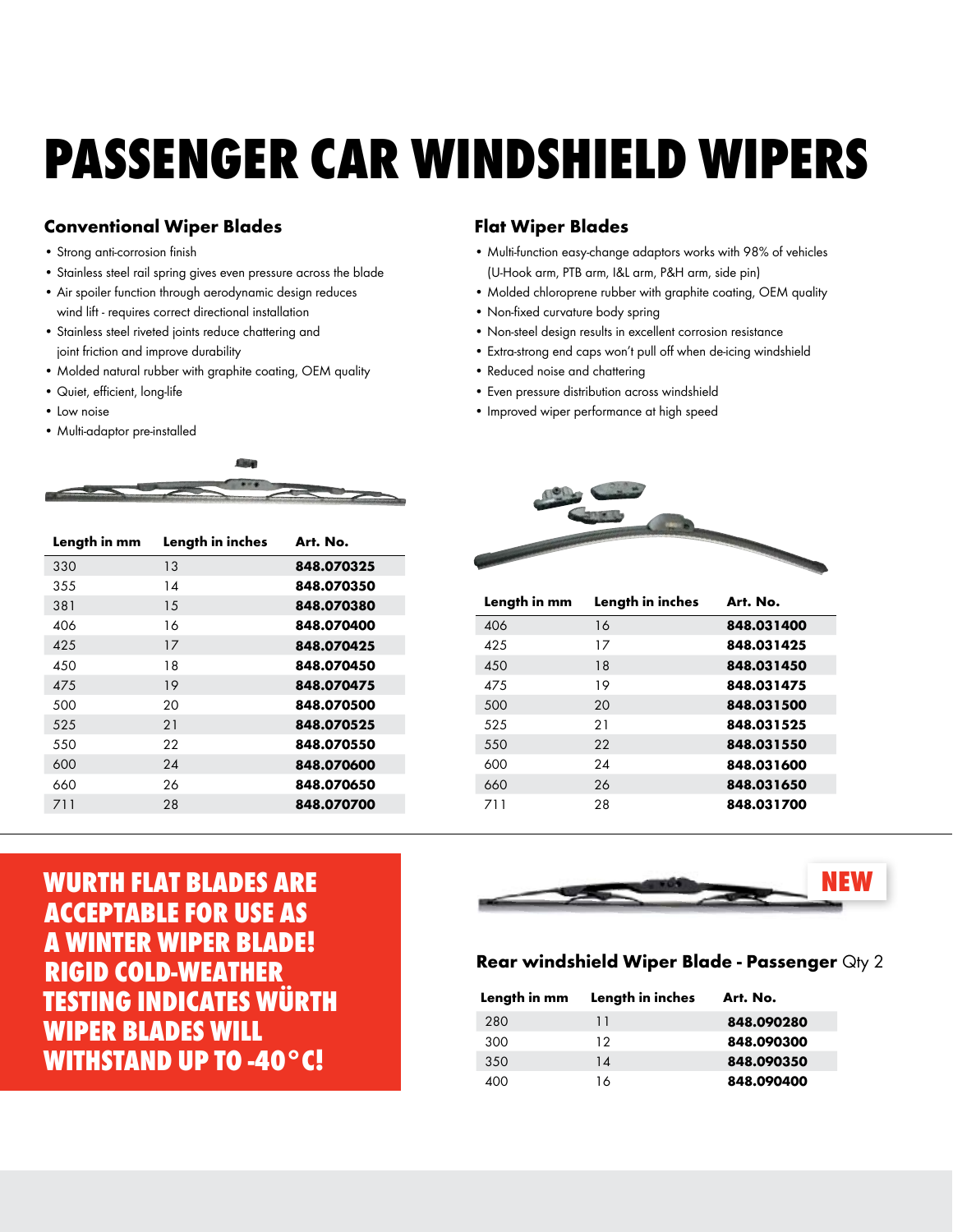



### **DON'T FORGET!**



**Note: Always lay a protective material on the windshield when mounting. Make sure that the windshield is free of oil, wax, tar and other soiling so that the service life is not reduced.**